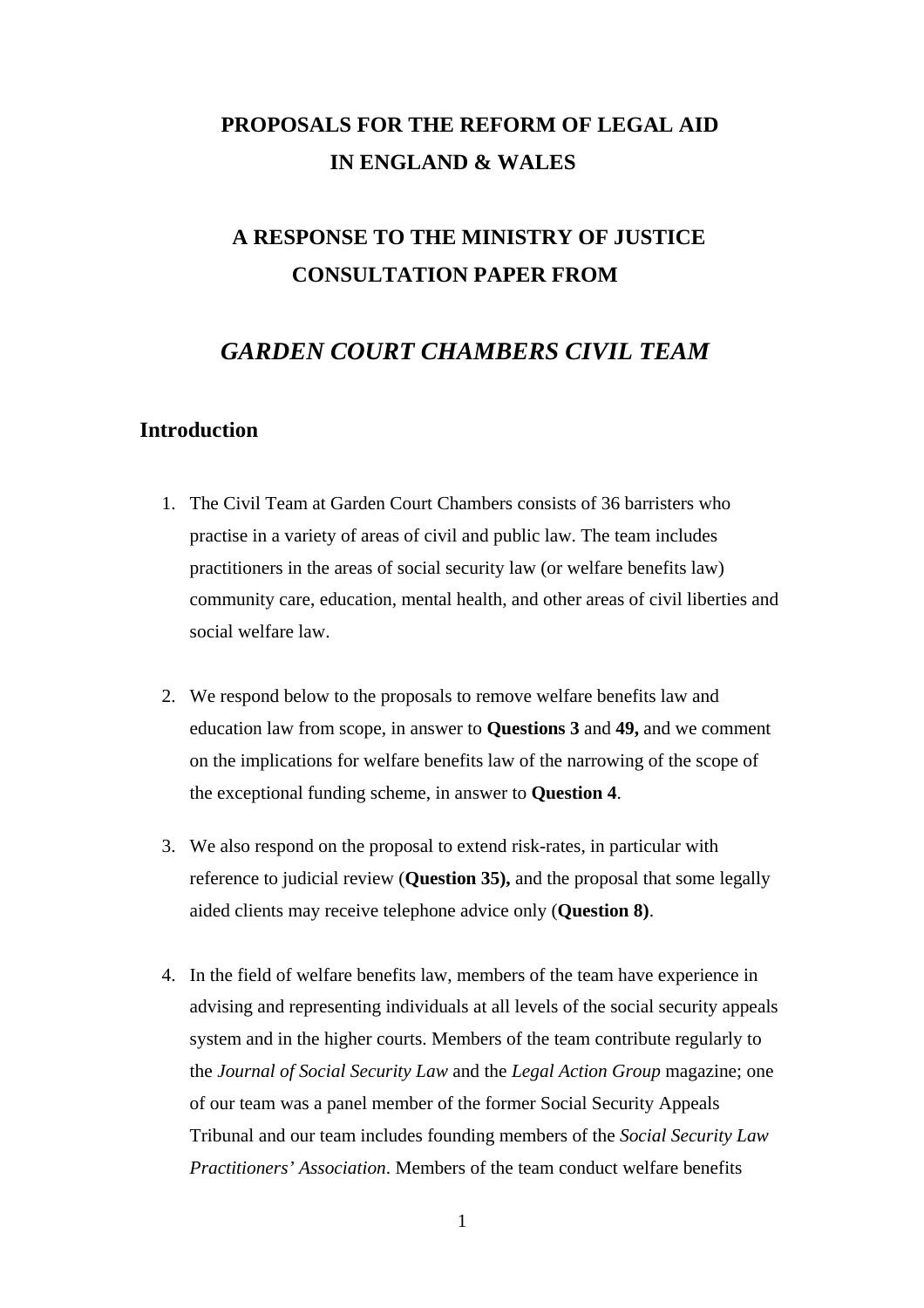appeals through the *Bar Pro Bono Unit* and the *Free Representation Unit*, and conduct social security law related judicial review in the High Court and appeals to appellate courts e.g. *R (Gargett) v London Borough of Lambeth* [2008] EWCA Civ 1450, on whether a claimant can be entitled to a discretionary housing payment if he/she in receipt of maximum housing benefit and council tax benefit; *Sandhu v Secretary of State for Work and Pensions* [2010] EWCA Civ 962, on the use of crutches and 'weight bearing', a case which resulted in new guidance being issued on higher rate mobility component of disability living allowance.

5. In the field of education law, members of the team have considerable experience of representing individuals in SENDIST appeals, school exclusions, school admissions appeals and bringing education related judicial review in the High Court, Court of Appeal and Supreme Court e.g. *A v Essex [2010] UKSC 33; [2010] (D) WLR 184,* on Article 2, Protocol 1 and the right of access of a disabled child to an effective education.

### **The removal of welfare benefits law from scope**

#### **Summary of our views**

- 6. In answer to **Question 3**, we do not agree with this proposal. Our reasons in summary are as follows.
	- Appeals to First-tier Tribunals concern the correct interpretation and application of detailed rules of entitlement in a complex area of law, as well as the detailed facts of each case. Without assistance from a specialist welfare benefits advisor many ordinary citizens will be ill-equipped to participate in the appeal process, even taking into account its inquisitorial nature.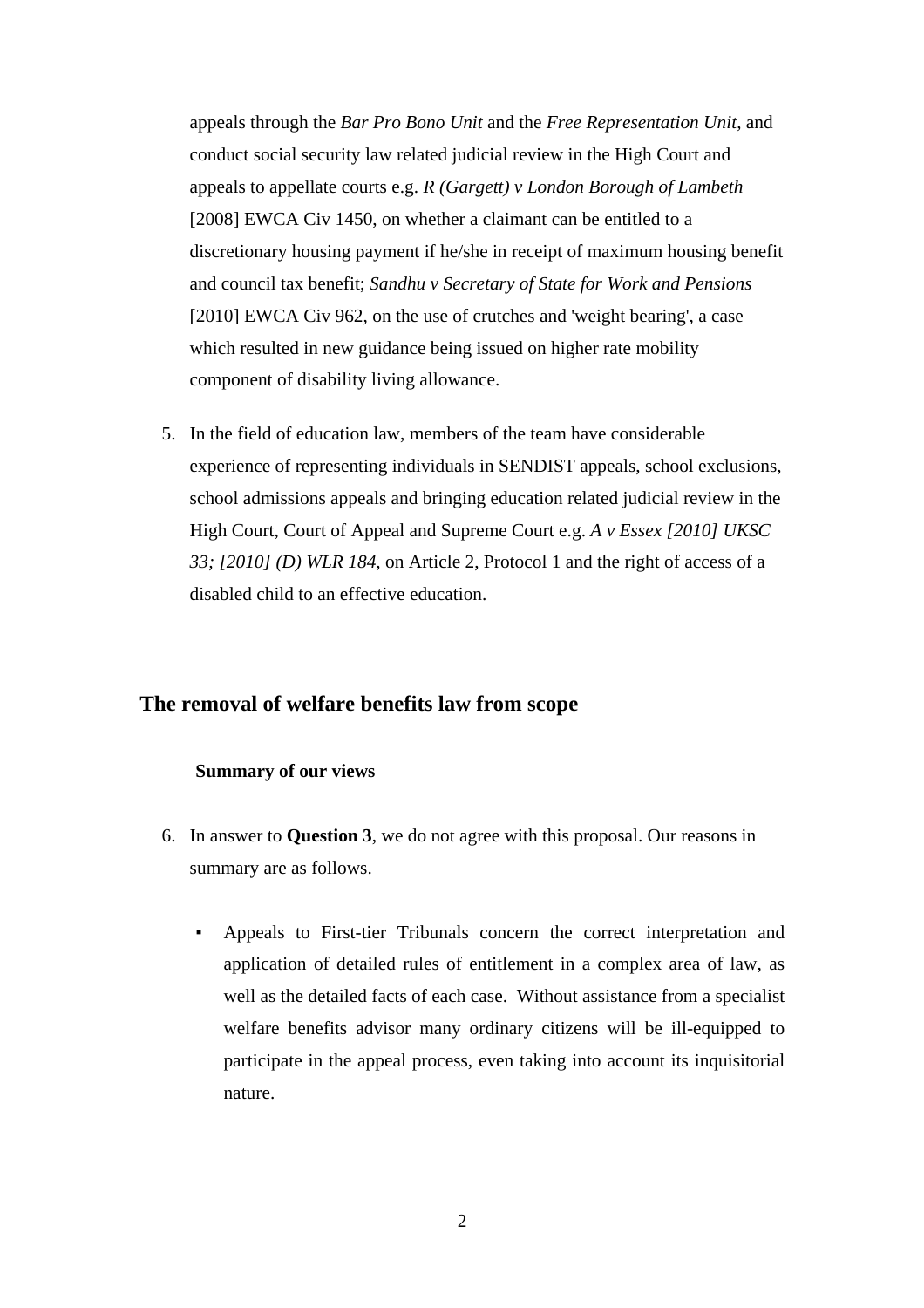- As regards appeals to the Upper Tribunal and to the higher courts, which can only be brought on a 'point of law', an individual who does not have the benefit of legal assistance is almost bound to be at a severe disadvantage.
- Other sources of free advice will clearly not fill the gap and the proposal will produce an inequality of arms between the ordinary citizen and the state.
- Welfare benefits law concerns financial entitlements to meet people's most basic needs. People seek legal advice because they need it in order for their cases to be properly and fairly presented. Our experience as practitioners in this area is that people are all too often caused anxiety, distress and material deprivation over long periods of time due to the lack of timely and effective advice and representation within the social security system. The proposal to remove legal aid very nearly all together from this area will mean that many more people will experience this kind of blight on their lives.

#### **Our reasons in more detail**

7. The suggestion that welfare benefits can legitimately be regarded as of low importance because they are "*essentially about financial entitlement*" misses a fundamental point: these are financial entitlements which enable people to meet their most basic needs for food, clothing, heating and other essential living needs or to enable them to cope with illness or disability. As Lord Nicholls stated:

> "Social security benefits are part of an intricate and interlocking system of social welfare which exists to ensure certain minimum standards of living for the people of this country. They are an expression of what has been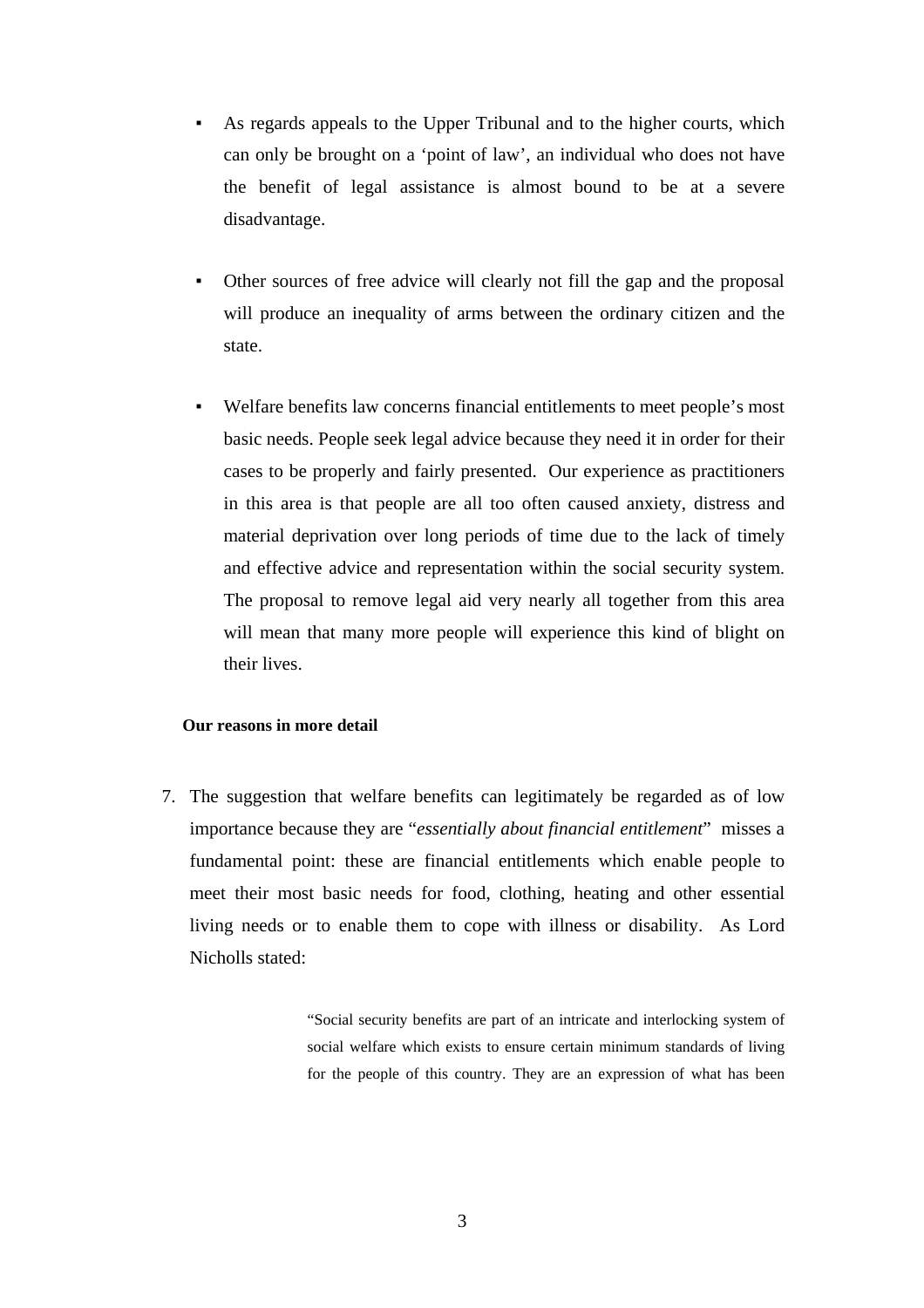called social solidarity or fraternité; the duty of any community to help those of its members who are in need."<sup>1</sup>

- 8. As legal aid for welfare benefits law is only provided as Legal Help, the current scheme does not provide legal aid for people appealing to tribunals to have legal representation at the tribunal hearing itself. However, Legal Help provides the possibility of proper advice in advance of the hearing so that an individual's case may be submitted to the tribunal in writing in a manner that addresses the relevant law and the case-law and applies them to the relevant facts. From our own experience in this area, this is input which, in order to be carried out in an effective way, requires legal skill.
- 9. There is no reasonable prospect that the voluntary sector will meet the need for advice and assistance in welfare benefits law for those who seek it to any significant extent.<sup>2</sup> The idea that the existence of the organisations listed in paragraph 4.218 makes the retention of legal aid in the area of social security law less justified can only be based on a complete misapprehension as to the capacity of these organisations.
- 10. Contrary to what is said in paragraph 4.218 of the Consultation Paper, social security appeals are not *"suitable for resolution by the Parliamentary Ombudsman"*, as he/she is concerned with the administration of benefits and not adjudication upon them according to the law. Here the Consultation Paper displays a fundamental misunderstanding as to the nature of appeals and the role of the Ombudsman.

<sup>1</sup> *Regina v Secretary of State for Work and Pensions ex parte Carson & Reynolds* [2005] UKHL 37, [2006] 1 AC 173, para 18.

We note that the Free Representation Unit ("FRU"), one of the voluntary organisations which the Consultation Paper states will be able to step in if Legal Aid is withdrawn (paragraph 4.218) in 2010 managed to cover a total of 539 social security appeals in the Greater London area. When this is compared to the total of 339,200 appeals received by the Appeals Service throughout the United Kingdom in 2009/10 (source Annex B, Tribunals Service Annual Report 2009/10) it plainly represents a 'drop in the ocean'. Moreover, FRU is a second-tier organisation which depends on the existence of first-tier organisations, such as CABs to make the relevant referral in the first place. The same point can be made in relation to the other organisations referred to by the Consultation Paper at paragraph 4.218: CPAG, Disability Alliance and Age UK. These organisations would not have capacity to meet the need for welfare benefits law advice and assistance nationwide for those people who seek it if Legal Help is removed.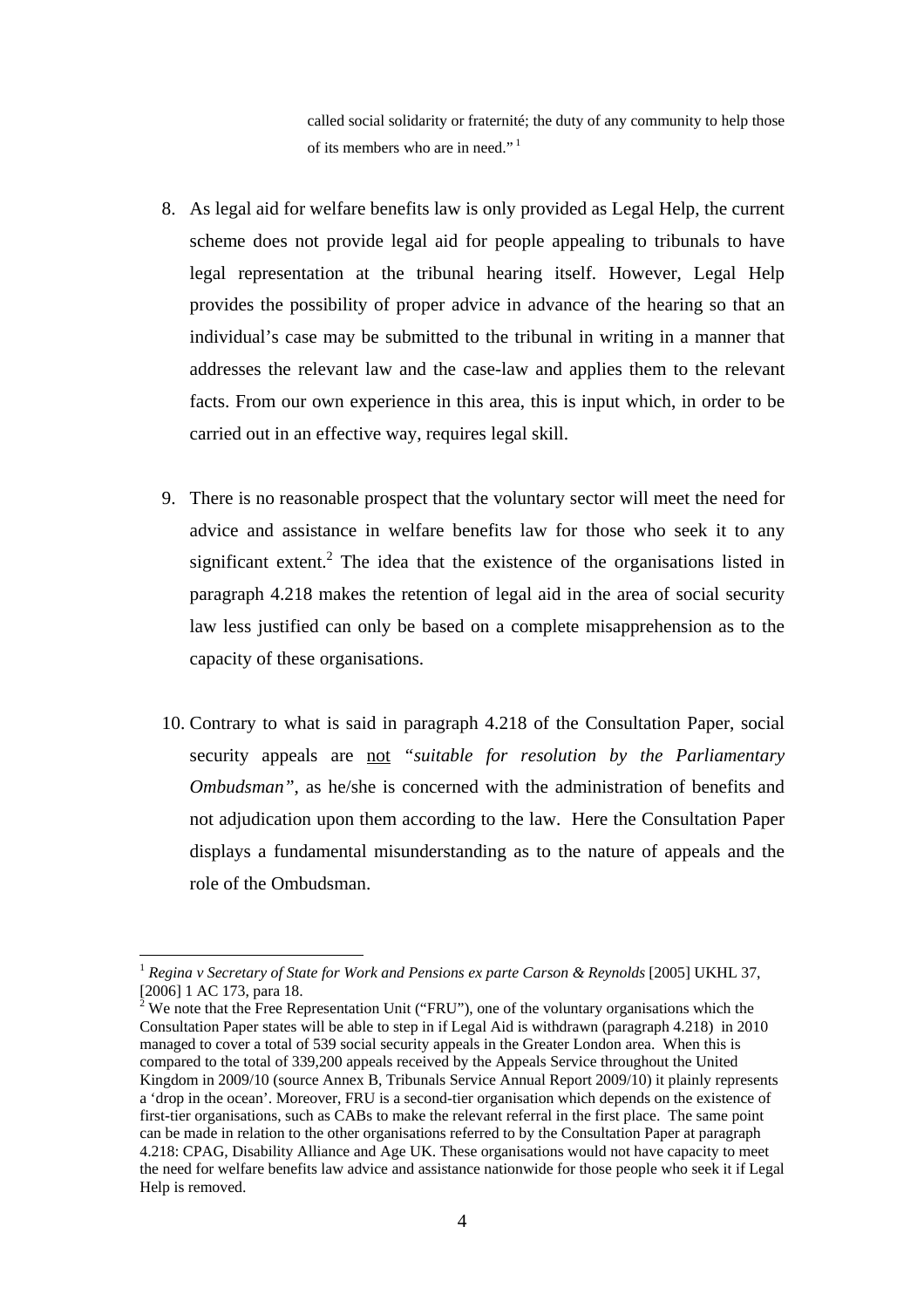- 11. The Consultation Paper makes much of the "*informal*" and "*user-friendly nature*" of social security appeals tribunals (e.g. at paragraphs 4.10, 4.22 and 4.217), but these characteristics are not enough to overcome the fact that social security law is a highly detailed and technical area of law. The degree of complexity in this area of law is obvious from the source materials alone:
	- "*The Law Relating to Social Security*", containing the current provisions relating to social security (known as the Blue Volumes) – 13 volumes in total;
	- *The Decision Maker's Guide*  14 volumes in total, plus there are separate guidance manuals for Housing Benefit, Tax Credits and the Social Fund;
	- Child Poverty Action Group's '*Welfare Benefits and Tax Credits Handbook'* (published annually) is 1,600 pages long;
	- CPAG's Annotated Legislation used by the Tribunal Service, runs into four volumes, and there are additional volumes for Housing and Council Tax Benefit and Child Support;
	- There are reported decisions of the Social Security Commissioners going back to the 1940ies (those from 1991 to 2009 are online);
	- There are currently 3,076 Commissioners' and Upper Tribunal social security decisions available online on the Tribunals Service website; most are decisions issued since 2001.
- 12. Judges in the higher courts have regularly commented on the complex nature of social security law. Baroness Hale, for example, said (emphasis added):

"The benefits system is necessarily enormously complex. This was true even in the early days, when it was mainly based on flat rate contributory benefits, and means tested benefits were seen as a safety net but not the norm. It has become even more so with increasing attempts to target benefits upon the most needy. ... **The general public cannot be expected to understand these complexities. Claimants should not be denied their entitlements simply because they do not understand them."**<sup>3</sup>

<sup>&</sup>lt;sup>3</sup> Baroness Hale in *Kerr v. Department for Social Development (Northern Ireland)* UKHL 23 (reported as R 1/04 (SF), para 56.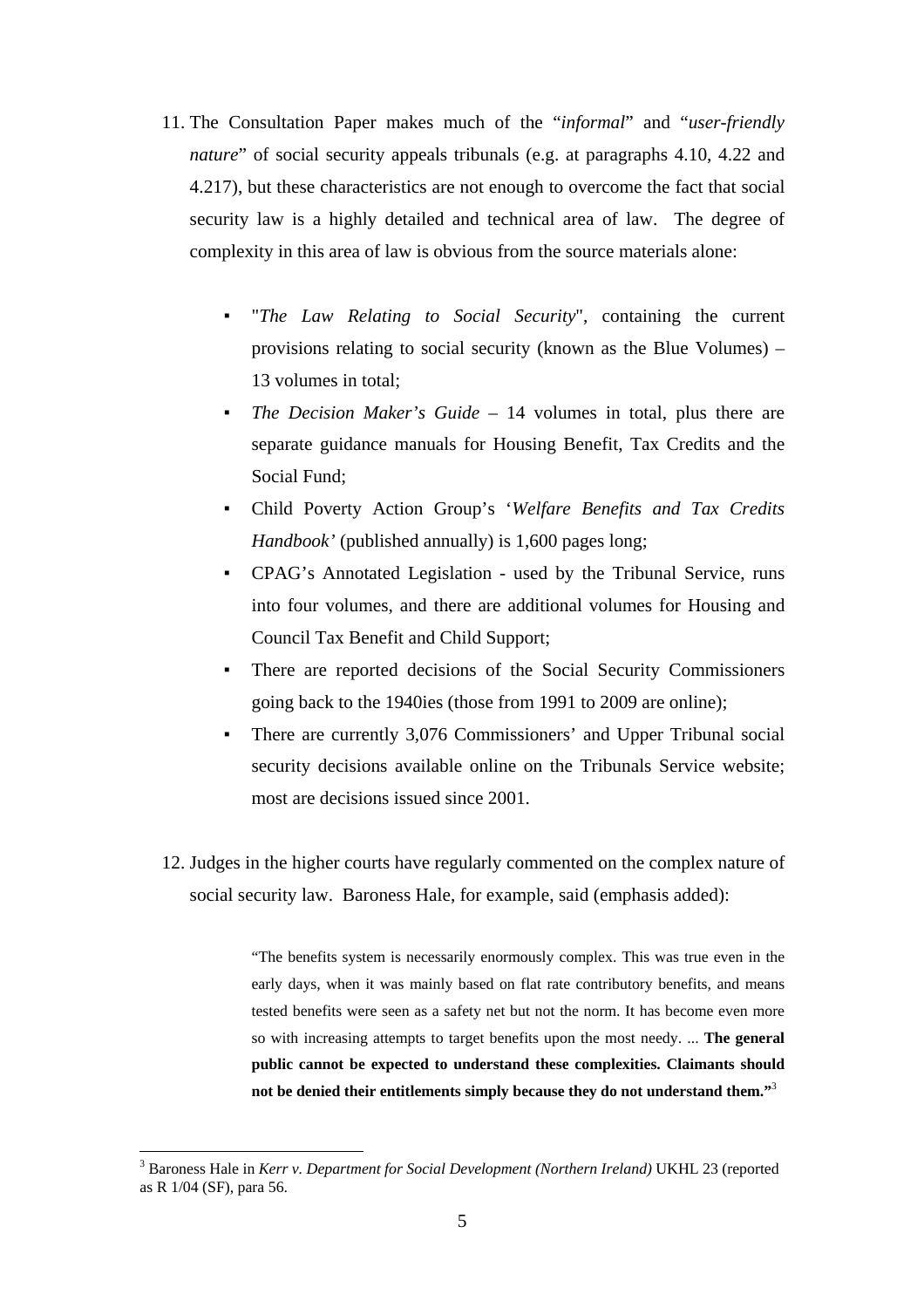Lord Justice Maurice Kay:

"In the field of social security, primary and secondary legislation are notoriously labyrinthine. Sometimes the substantive entitlement to a statutory benefit is clothed in complexity and can only be determined after an interpretive journey that few are equipped to travel."<sup>4</sup>

and Lord Justice Wall has observed:

"In my view it remains an apparently non-eradicable blemish on our operation of the rule of law that the poorest and most disadvantaged in our society remain subject to regulations which are complex, obscure and, to many, simply incomprehensible."<sup>5</sup>

- 13. It is wholly unrealistic to suggest that this is an area of law in which people can simply "*navigate their way through the process without having to rely on a legal representative*" (paragraph 4.22) because proceedings are "*sufficiently user-friendly*". Whilst legal assistance may not be essential in a straightforward case, e.g. a dispute over the amount of a claimant's income, very many cases are not at all straightforward and for the individual concerned who is of limited means and/or ill or long-term disabled, there is a great deal at stake.
- 14. By way of example, a member of our team recently provided representation at a First-tier Tribunal for a woman who is a migraine sufferer, in relation to the rejection of her claim for incapacity benefit. Under the Consultation Paper's proposals a person in this position would not be entitled to any Legal Help to prepare for their appeal. This individual had suffered daily migraines over many years. Her claim had been rejected on a number of occasions, necessitating appeals. The "all work test"<sup>6</sup> does not expressly identify pain as such as a factor that enables a person to meet the criteria so as to be regarded as incapable of work and qualify for incapacity benefit. However, when correctly

<sup>&</sup>lt;sup>4</sup> Secretary of State for Work and Pensions v Borrowdale & Morina [2007] EWCA Civ 749.<br><sup>5</sup> *R* (on the application of Gargett) v London Borough of Lambeth [2008] EWCA Civ 1450, para 36. 6<br><sup>6</sup> Now replaced by the work capa  $6$  Now replaced by the work capability assessment for Employment Support Allowance, in respect of new claims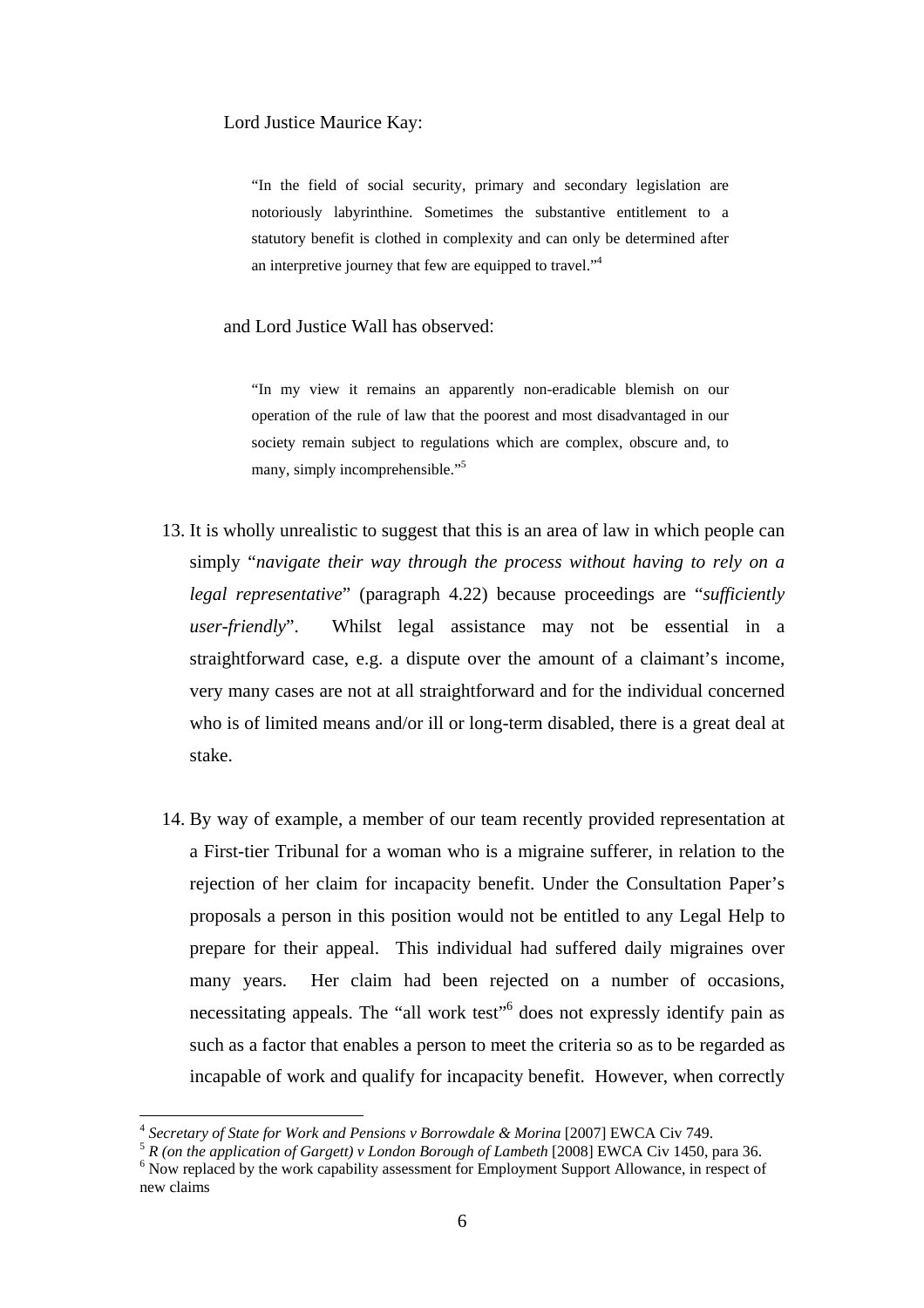presented, a claim for incapacity benefit made by a person who suffers frequent and prolonged migraines can succeed, if reference is made to a series of social security commissioner precedent decisions and if the facts of the given case are presented with care. The investigation of the facts of the case and of the relevant law and of how the facts fitted the case-law was not an exercise that the tribunal could realistically carry out at the hearing as part of its inquisitorial function. This individual, like many others, needed legal input in preparation for the hearing of her appeal.

- 15. Her family members had tried their best to make written representations to the tribunal on her behalf. They had researched the law to the best of their abilities but none of their submissions were of any assistance to her case, as they simply did not have, and could not be expected to have, the legal skills and knowledge that were necessary to identify how to formulate the case.
- 16. Not only does the case demonstrate the need for Legal Help for individuals in preparation of the cases going before tribunals, but it also shows how social security law is clarified and developed by appeals being properly formulated and argued (whether in written submissions or orally) by representatives with appropriate expertise: the 2 main cases<sup>7</sup> that led to clarification of the law in this area (to the benefit of many deserving claimants of incapacity benefit) were fully argued before the Social Security Commissioners by legally qualified representatives (one of whom is now Queen's Counsel).
- 17. If a claimant wishes to challenge an unfavourable decision made by a First-tier Tribunal, he or she must obtain permission to appeal, as the Upper Tribunal (Administrative Chamber) (formerly the Social Security Commissioner) can only entertain appeals on a point of law. In addition to needing to submit grounds of appeal, if permission is granted, the Upper Tribunal requires that the parties make written observations on the legal issues raised by the appeal (as the majority of appeals are determined on the papers, without an oral

<sup>7</sup> CIB/14587/1996 and R(IB) 2/99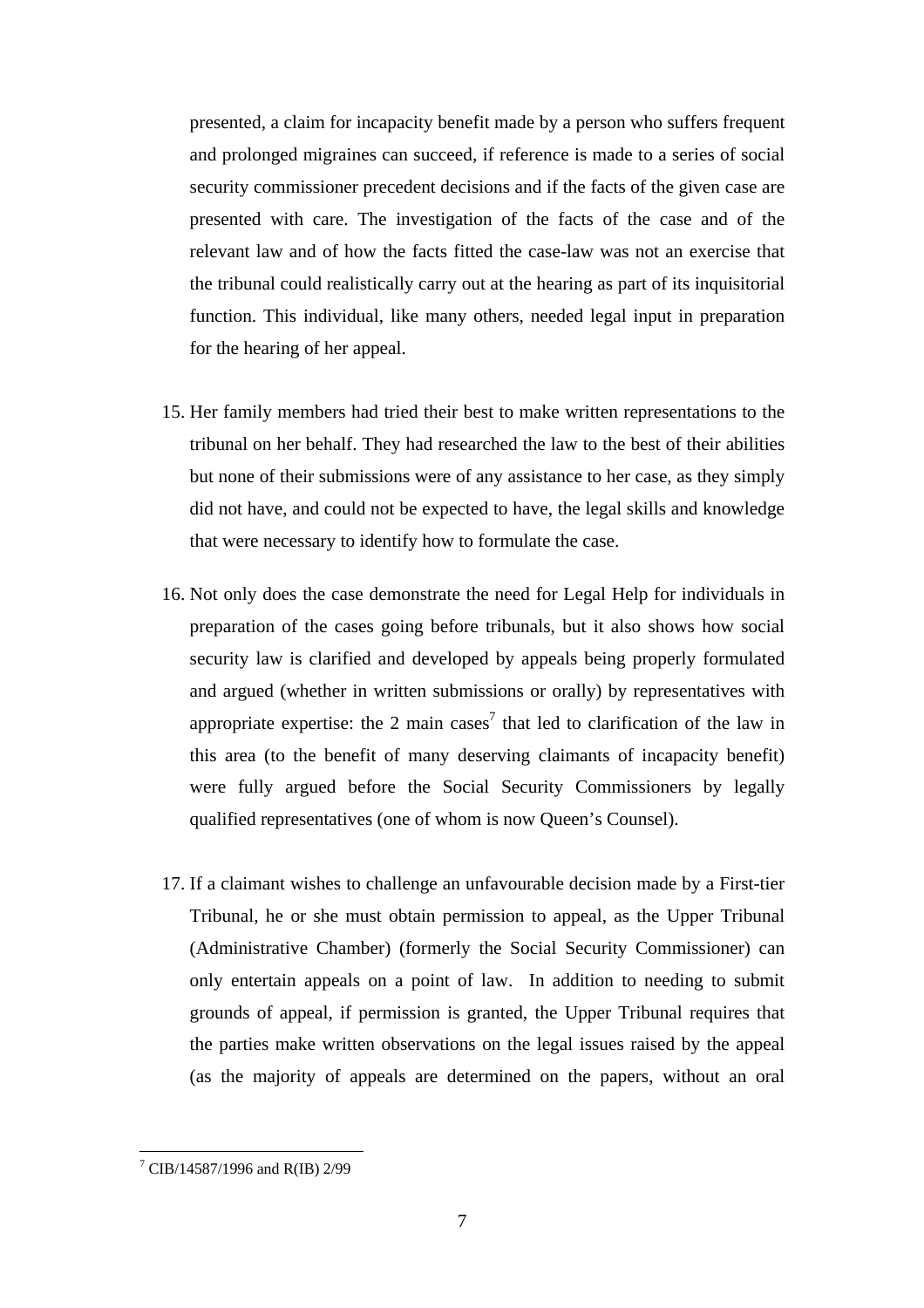hearing<sup>8</sup>). The Department of Work and Pensions has a specialist unit which deals with these appeals which, if there is an oral hearing, will often instruct counsel or in-house lawyers who are trained to argue points of law.

18. The concept of 'an error of law' is not something a person without legal expertise can be expected to be familiar with. The higher courts have been at pains to remind lawyers that the jurisdiction of an appellate tribunal is restricted to correcting errors of law. The Court of Appeal<sup>9</sup> has given the following description of common errors of law (which is also applicable to social security<sup>10</sup>):

> "(i) making perverse or irrational findings on a matter or matters that were material to the outcome ('material matters');

> (ii) failing to give reasons or any adequate reasons for findings on material matters; (iii) failing to take into account and/or resolve conflicts of fact or opinion on material matters;

(iv) giving weight to immaterial matters;

(v) making a material misdirection of law on any material matter;

(vi) committing or permitting a procedural or other irregularity capable of making a material difference to the outcome or the fairness of proceedings; …

- 19. Clearly, those seeking advice on taking an appeal to the Upper Tribunal cannot be described as merely "*looking for practical advice*" (paragraph 4.26). They are in real need of the expertise of a lawyer or specialist advisor to draft grounds of appeal which properly identify an error of law. Assistance at this stage is critical because, if the Upper Tribunal refuses permission, all appeal rights will have been exhausted, and a decision to refuse permission cannot be challenged by way of judicial review.<sup>11</sup>
- 20. We are deeply concerned at the proposal to remove welfare benefits law from scope for all ongoing appeals to the Court of Appeal and the Supreme Court.<sup>12</sup> This proposal will effectively create a situation where only the Secretary of State for Work and Pensions will be able to challenge decisions of the Upper Tribunal to the higher courts.

 $8 \text{ In } 2009/10$  there were a total of 3,700 appeals received by the Upper Tribunal but there were only 192 oral hearings.

<sup>&</sup>lt;sup>9</sup> *R* (Iran) *v* Secretary of State for the Home Department [2005] EWCA Civ 982, [2005] INLR 633.<br><sup>10</sup> R(I) 2/06.<br><sup>11</sup> *R* (Cart) *v* Upper Tribunal and others [2010] EWCA Civ 859.

<sup>&</sup>lt;sup>12</sup> Impact Assessment: Scope - Annex 2: Summary of Current and Proposed Positions, page 37.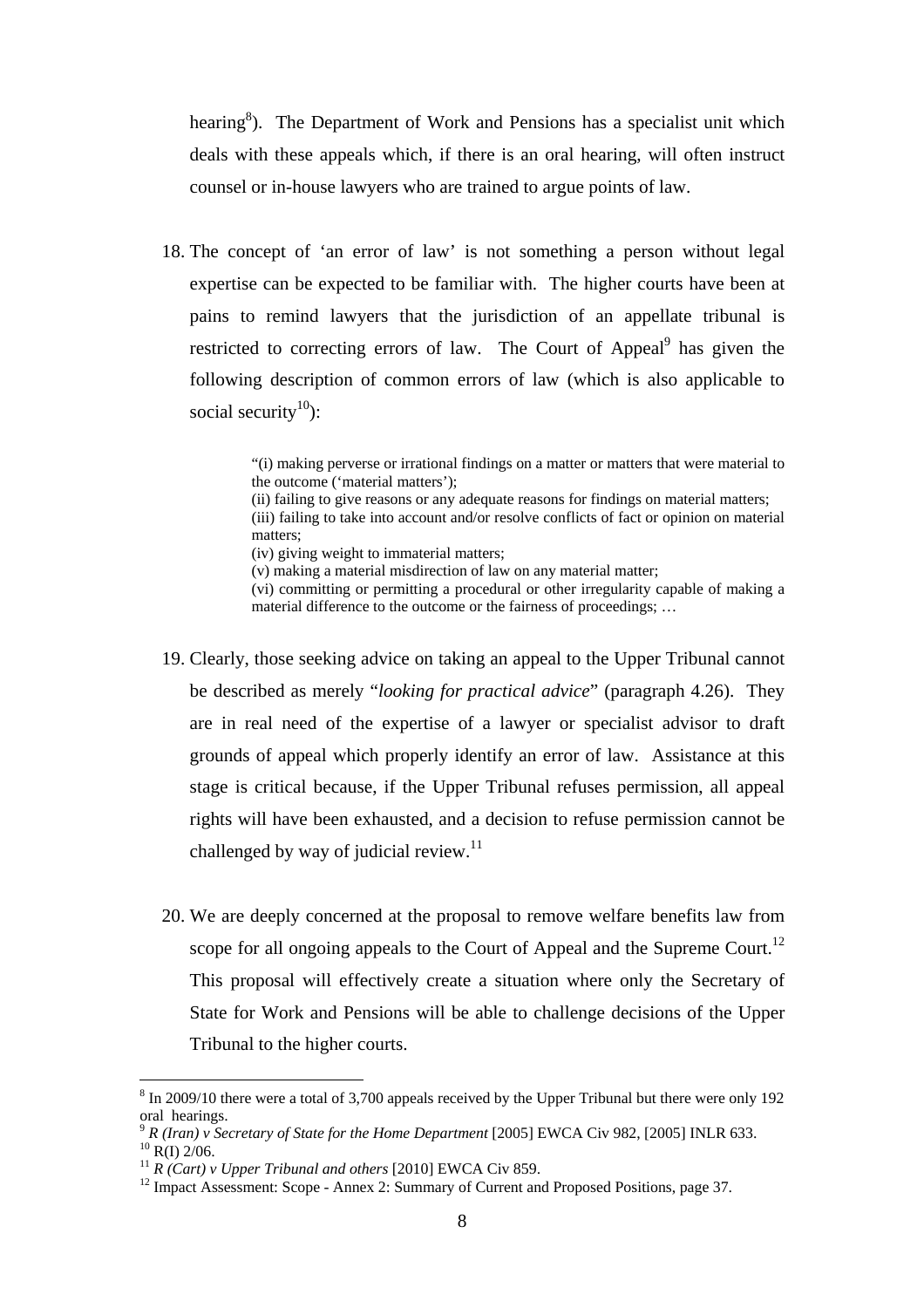21. The Consultation Paper is clear that the new exceptional funding scheme being proposed will not compensate for the withdrawal of funding for welfare benefits law when this is removed from scope (paragraph 4.35). Public funding for appeals to the higher courts for social security cases will effectively come to an end, save for cases involving human rights challenges or EU law which represent a small proportion of social security law<sup>13</sup>. We regard the proposal to be a wholly disproportionate denial of access to justice for people of limited means, creating a stark imbalance of power between the individual and the state in this area of law, contrary to the fundamental principles of the legal aid scheme.

### **The narrowing of the exceptional funding scheme (paragraphs 4.246-4.262)**

22. In answer to **Question 4**, we do not agree with the proposal to remove the '*significant wider public interest*' test from the exceptional funding criteria (paragraph 4.252). Its removal would severely limit the number of welfare benefits law cases for which representation before the Upper Tribunal can be funded when the judge has directed that an oral hearing is necessary (as well as cases heard by a three-judge panel because an important issue is raised<sup>14</sup>). If this proposal is adopted, there will be significantly less scope for 'test cases' brought by claimants (with the potential to decide an issue affecting many claimants) before the Upper Tribunal or any other court. In these appeals the only person able to address the judge on the law will be counsel/specialist lawyers acting for the Department for Work and Pensions.

<sup>13</sup> EU cases make up 5% of the case load: source - '*Work and Pensions Committee - Second Report Decision making and appeals in the benefits system'* Annex C: Note of meeting with judges from the Administrative Appeals Chamber of the Upper Tribunal, 22 October 2009.

<sup>&</sup>lt;sup>14</sup> Practice Statement (Upper Tribunal: Composition of Tribunal) [2009] 1 W.L.R. 328, in cases where the Chamber President considers that the matter involves a question of law of special difficulty or an important point of principle or practice.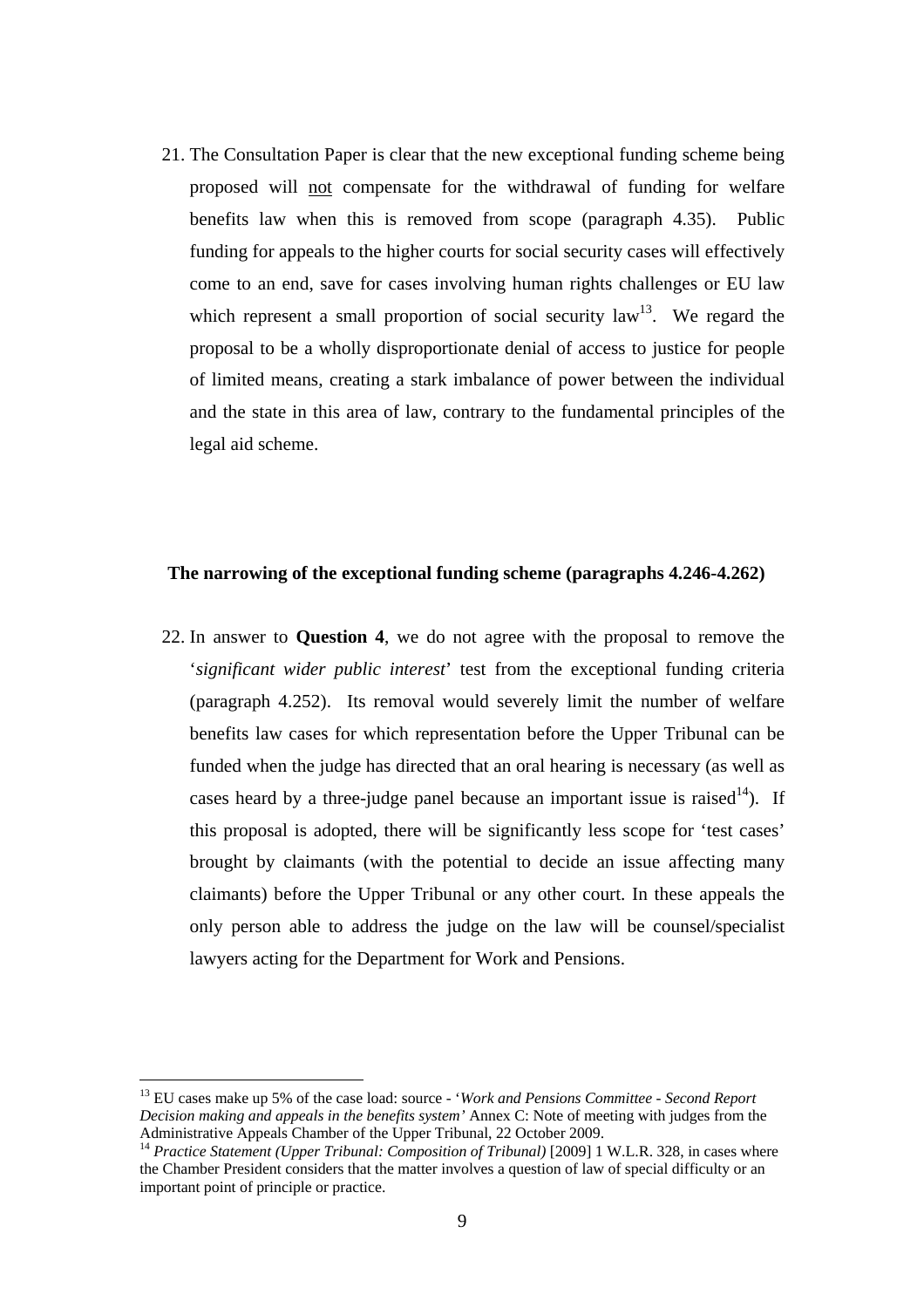## **The Impact Assessment on Scope, Option 7: Remove Welfare Benefits from scope**

- 23. We note and agree with the conclusion on client impacts in the Impact Assessment on scope (paragraph 7.35) that the proposed change to welfare benefits law advice will have a significant disproportionate impact on ill or disabled people, female clients and BAME clients.
- 24. In answer to **Question 49,** we do not agree that the Government has correctly identified the range of impacts on clients under the proposal to remove welfare benefits from scope. It seriously underestimates the impact it will have on some of the most disadvantaged members of society who are in real need of specialist advice. Its justification rests in large part on the assertion that proceedings before tribunals are designed to be '*user friendly'*. As noted above, this ignores the complexity of many individuals' cases and the denial of access for individuals to pursue their appeals to the Upper tribunals and higher courts that will result from the proposal.

### **The removal of education cases from scope**

- 25. Also in answer to **Question 3**, we disagree with the proposal to exclude all education cases from the scope of legal aid for the reasons set out below, adopting the reasons given by the Civil Legal Aid Sub- Committee of the Bar Council for disagreeing with this proposal.
- 26. The right to education and to effective access to the domestic system of education is a fundamental human right under Article 2 Protocol 1. As is clear from the wording of Article 2 Protocol 1, it is also an absolute right. It is a fundamental right under the European Charter on Fundamental Rights: see Article 14. Underlying this fundamental right to education are the best interests of the child. The Consultation Paper proceeds on the misconceived basis of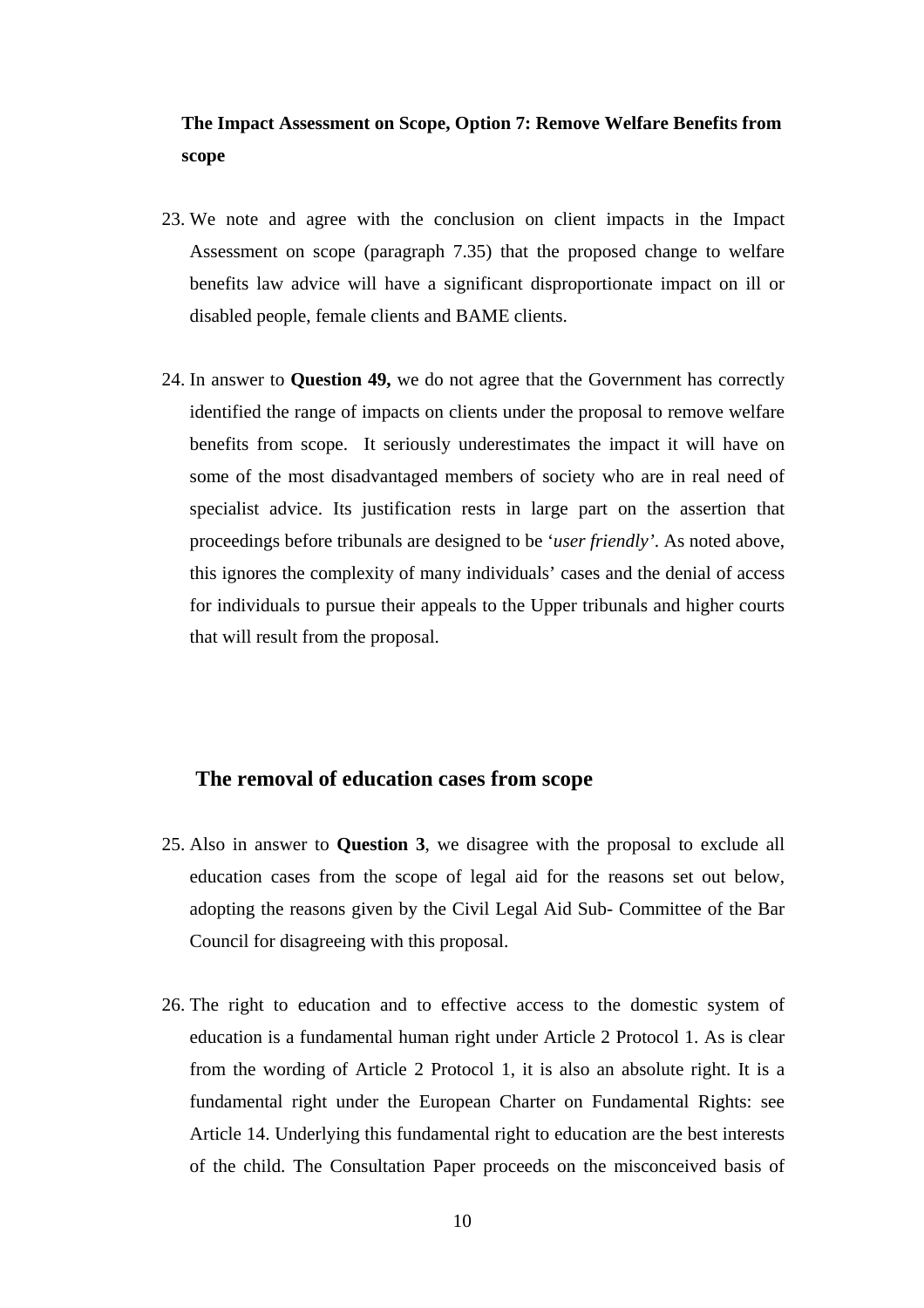failing to recognise the importance of effective access to education as crucial to the child's welfare needs, and as a right worthy of effective protection on a par with other basic interests such as personal safety and avoidance of homelessness.

- 27. Exclusions from school can have a significant impact on a child's future. A disproportionate number of youth offenders have been excluded from school at one time or another, many permanently. Getting the right special educational needs provision also can have a significant impact on a child's future. A disproportionate number of youth offenders also have special educational needs. This is why an amendment has been made to the Education Act 1996 to ensure that those youth offenders with special educational needs have those needs met whilst in custody and for the statement of special educational needs to remain effective when the child leaves custody. This supports our view that education – and effective suitable education – is the cornerstone of a child's development.
- 28. The contention that litigation arises in education law because of personal choice is also a misunderstanding of the circumstances in which disputes over educational provision for children arise. The example given of a personal choice in the consultation paper is the conduct of children at school. This sweeping statement fundamentally ignores that the behaviour of many children subject to school exclusion is not 'by choice' but directly related to their disabilities. A child with attention deficit and hyperactivity disorder does not choose to have a short attention span or misbehave. A child with Tourette Syndrome does not choose to shout out inappropriate words in class without warning. The example illustrates a misunderstanding of the issues giving rise to education claims.
- 29. The proposal also misunderstands the nature and complexity of education cases and the disadvantage that a litigant in person - a parent – is at in pursuing an appeal on behalf of the child.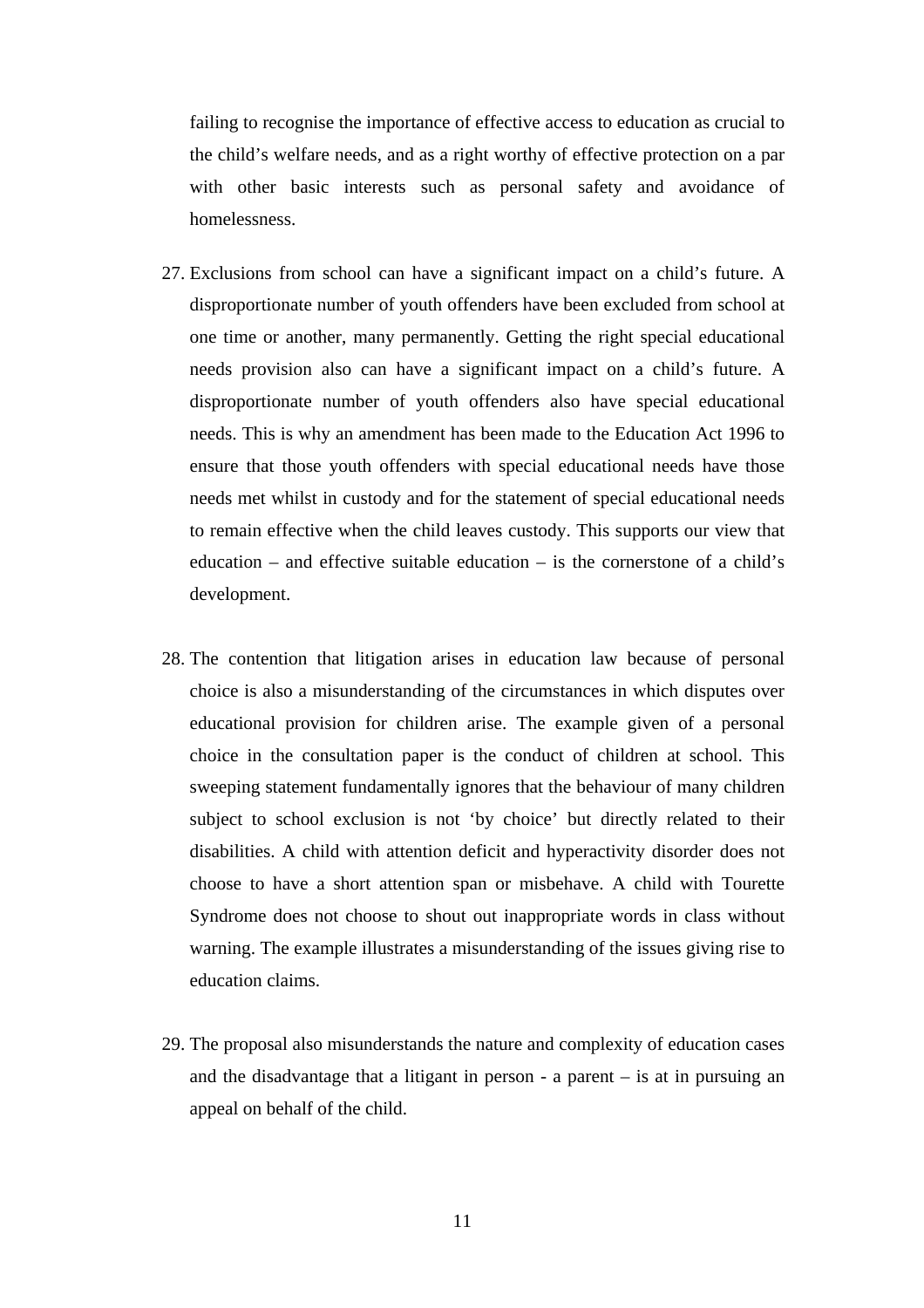- 30. That the appellant is the parent cannot found a justification for excluding education cases from the scope of legal aid. As a matter of primary legislation, children do not have standing in their own right to bring an appeal to the Firsttier Tribunal or to challenge their exclusion from school. Primary legislation provides only for a right of appeal by the parent. Thus the analysis of the class of individuals bringing these cases is wholly misplaced.
- 31. Further, whether or not the parent is him/herself a vulnerable person, it is the child who is the subject of the appeal, and he/she is highly likely to be a child with a disability (for example autism, emotional behavioural disorder, Attention Deficit and Hyperactivity Disorder) and special educational needs. It is the child's welfare needs which require the assistance of the publicly funded system. In all other areas of public law children have standing to bring claims in their own names: for example in judicial review proceedings (by way of a litigation friend). That the primary legislation happens to afford only the parent and not the child the right of appeal should not have a bearing on whether this is a class of individuals who would require assistance to present their own cases.
- 32. At present only those parents who qualify on the means test for legal aid qualify for Legal Help from solicitors who are specialist in dealing with education matters. As these parents qualify for legal aid, self-evidently they do not have alternative sources of funding available to them. Those who do have alternative sources of funding do not qualify for Legal Help. Thus there is no force in any concern as to the already limited funding available in this area being misused.
- 33. Parents we have represented are frequently themselves quite vulnerable. Some of them have been in the care system themselves; others are disabled and in receipt of community care services from the local authority adult social services. Some have been victims of domestic violence, which in some cases will have been the underlying cause for the child's emotional / behavioural disorder giving rise to special educational needs. Further, some parents are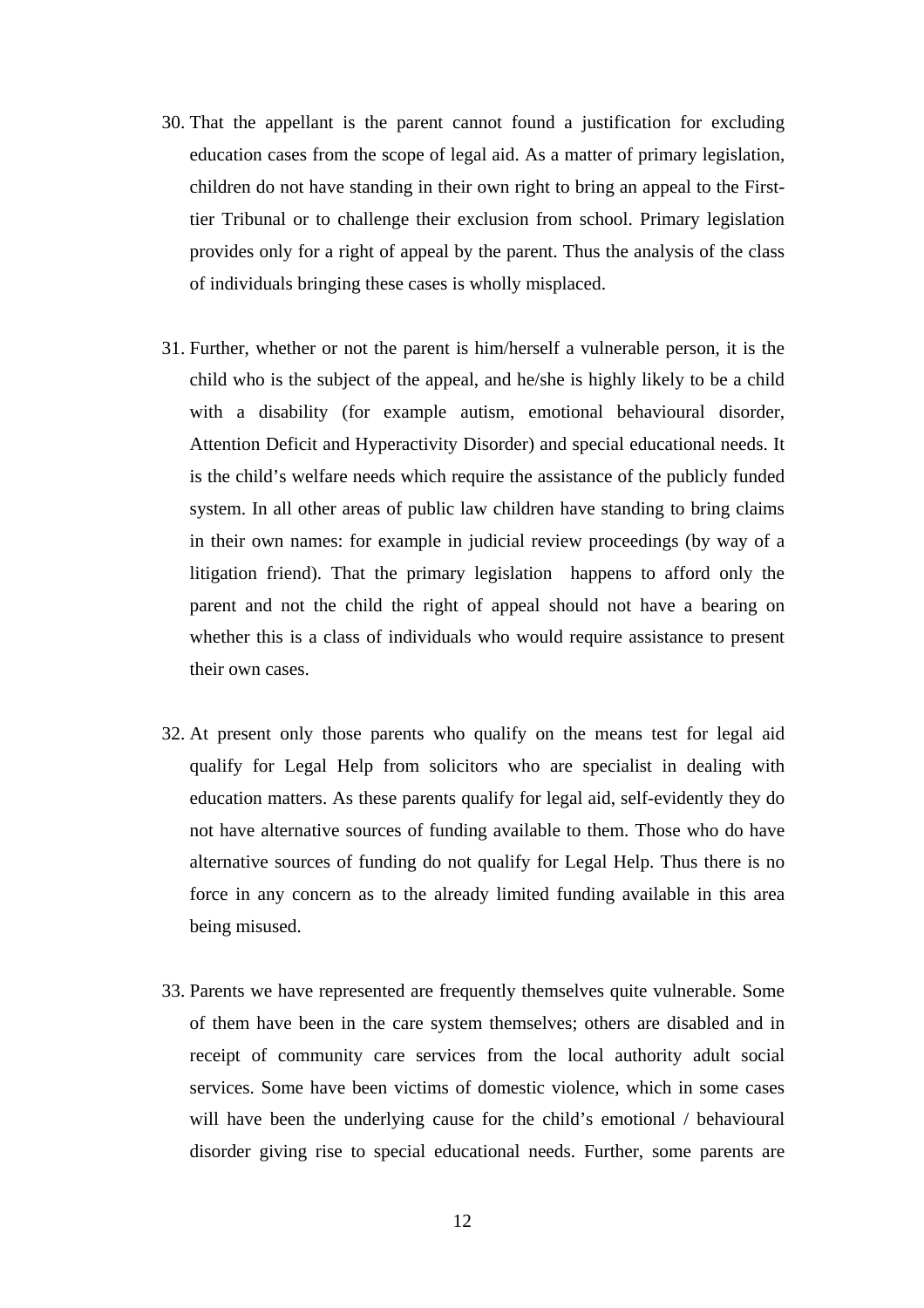vulnerable simply by virtue of their being unable to cope with the complex needs of their disabled child whose educational needs require litigation.

- 34. Thus the impression given by the consultation paper as to the ability of the parent to pursue the child's case misunderstands the reality on the ground in many of these cases.
- 35. We disagree that in education cases parents are expected only to present the facts to the Tribunal. The law on special educational needs is complex and the case law is still developing even though the system of special educational needs has been entrenched in domestic legislation since the Education Act 1981. The parent needs to understand what is required of him / her to succeed on appeal. This does require a fairly solid understanding of the law in the area which most parents will not have. For example, the law makes a distinction between the correct test and evidence required where the parental preference for a named school in a Statement of Special Educational Needs is for a mainstream school and the relevant test and evidence required where the preference is for an independent school. The evidence produced by the local authority often involves technically complicated information produced by educational psychologists and speech and language therapists as to the cognitive ability of the child. These are factual issues which parents will more often than not be unable to grapple with on their own.
- 36. Furthermore, complex special educational needs cases can involve threats to life / safety and homelessness. This is particularly true in relation to severely autistic children who require 52-week residential therapeutic school placements. This is rarely, if at all, offered by a local authority following a statutory assessment of the child's special educational needs. More often than not, the local authority will propose a maintained day special school which does not begin to meet the child's needs. The parent will then have to appeal to the First-tier Tribunal. To make good and appeal on the basis that the child requires a 52-week placement, the parent will have to obtain his / her own independent expert reports. This will often involve reports from speech and language therapists, occupational therapists, educational psychologists, clinical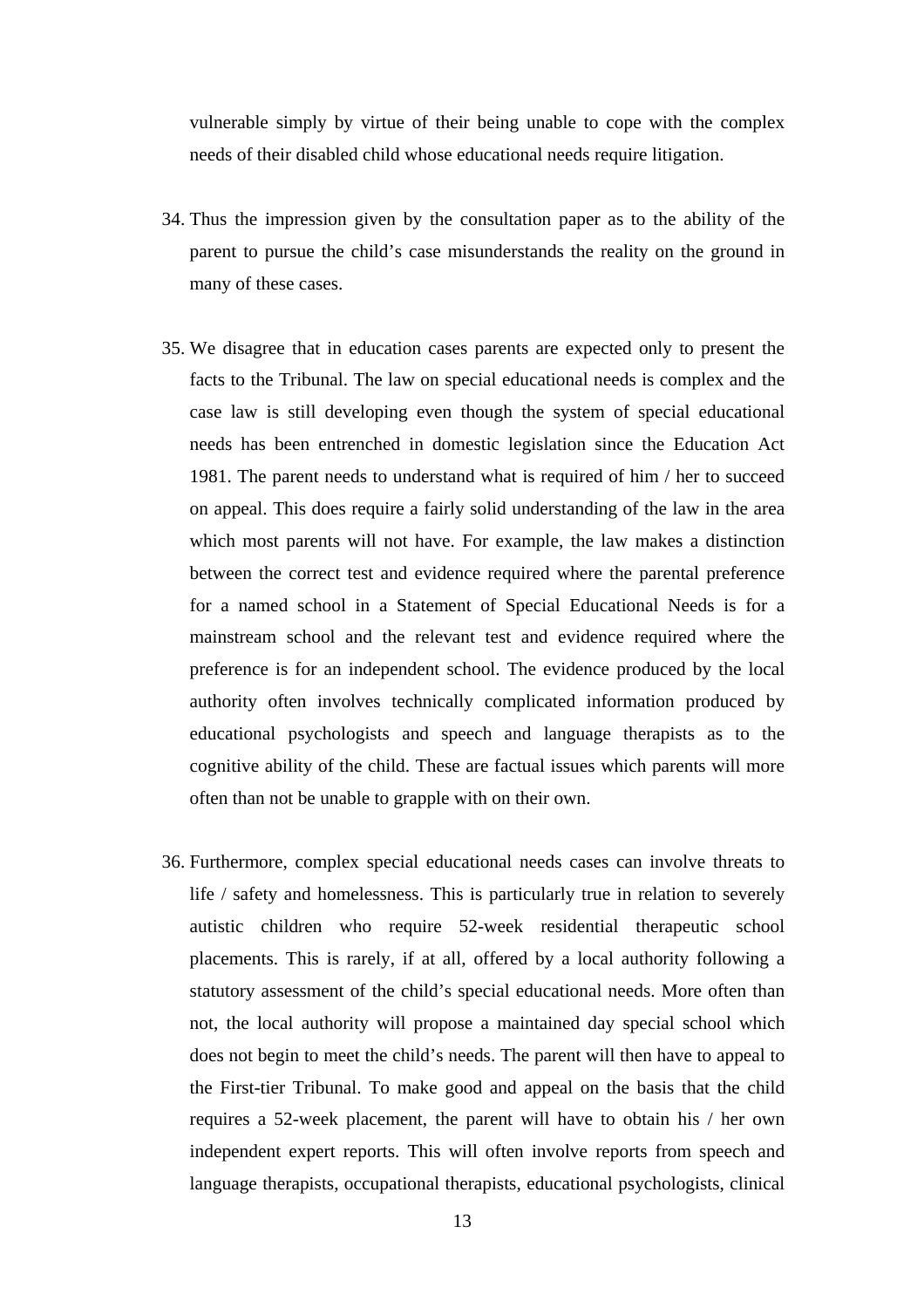psychiatrists and social work experts. Rarely will a local authority have taken a rounded approach to consult such a wide range of experts. The parent, who has limited funds, will not be able to rely on charitable organisations to arrange such expert reports. Without legal aid, many of these parents will not be able to pursue their appeal in any sensible way.

- 37. As matters currently stand, legal aid in respect of education cases is already extremely restricted in all aspects of education law, exclusions, admissions and special educational needs appeals. Only limited Legal Help is available. Legal representation at the hearing is often on a pro bono basis. Although it is our view that the existing system is not itself sufficient, to dilute it further would be highly detrimental to the ability of parents and children to access the courts and tribunals in education matters.
- 38. The coalition government's education policy is founded on inclusion for all children. The free schools policy is to allow children more choice in their education. To exclude education from the scope of legal aid appears contradictory to the coalition government's own policy on inclusion in education.

# **The proposal to apply risk rates in judicial review after the initial application for permission has been considered**

- 39. In answer to **Question 35**, we do not agree with the proposals to extend the application of risk rates and we endorse the submissions of the Civil Legal Aid Sub-Committee of the Bar Council at paragraphs 189 – 204 of its response, opposing this proposal.
- 40. We make the following points specifically in relation to judicial review, in respect of which it is proposed that risk rates should apply after the initial application for permission has been considered.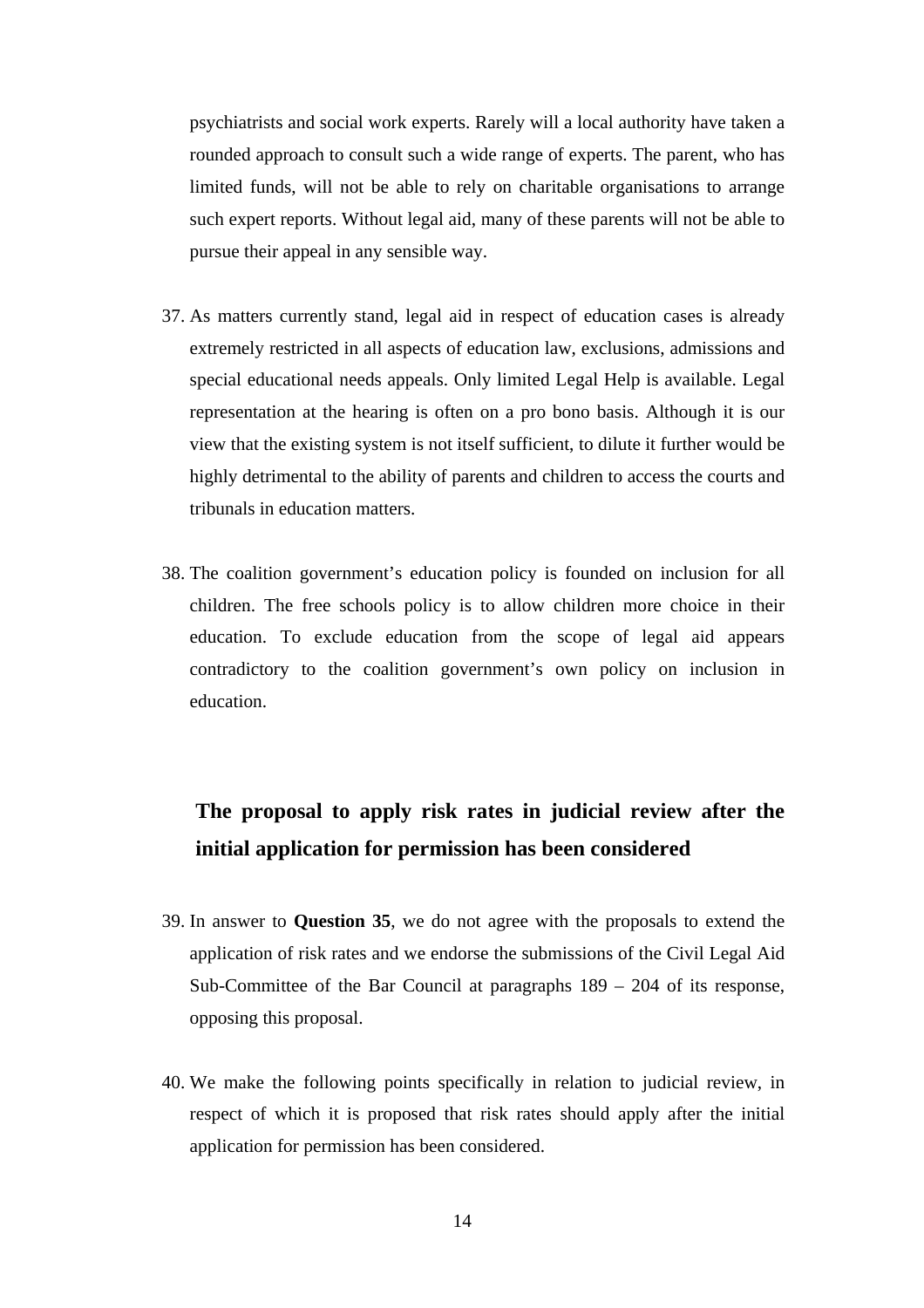- 41. We represent many claimants pursuing judicial review claims seeking provision for their most basic needs for shelter and support, community care and mental health services. The public funding criteria we are required to apply as advocates representing legally aided clients are defined in terms of the claimant's prospects of obtaining a substantive order in the proceedings. When a case has reached the post permission stage, the advocate is under a duty to reconsider the merits of the application in the light of the evidence served by the Defendant and, moreover, the duty on advocates to ensure that the public funding criteria are met is an ongoing one. These factors, coupled with the fact that any claim after the permission stage has already been subject to a degree of judicial scrutiny before being allowed to proceed, mean that only cases which are deserving, and which have the required prospects of obtaining a benefit for the client may proceed.
- 42. Nevertheless, it is inevitable that many claims for which permission is granted and which are entirely appropriately funded in accordance with the Funding Code will not ultimately result in an award of costs in favour of the claimant. We echo the Civil Legal Aid Sub-Committee of the Bar Council's observation, that, if risk rates are to apply post permission, lawyers who act in these cases will be placed in the invidious position of having to accept a disproportionate reduction in their fees overall as a result of taking deserving legally aided cases. Moreover, we agree with the sub-committee that there is a real risk that this very significant extension of risk rates in legally aided cases will operate to discourage advisers from taking on cases which deserve representation.
- 43. We consider that the proposal has very serious implications for legal aid practitioners and for access to justice. We urge the government to retain the existing £25,000 threshold for the application of risk rates.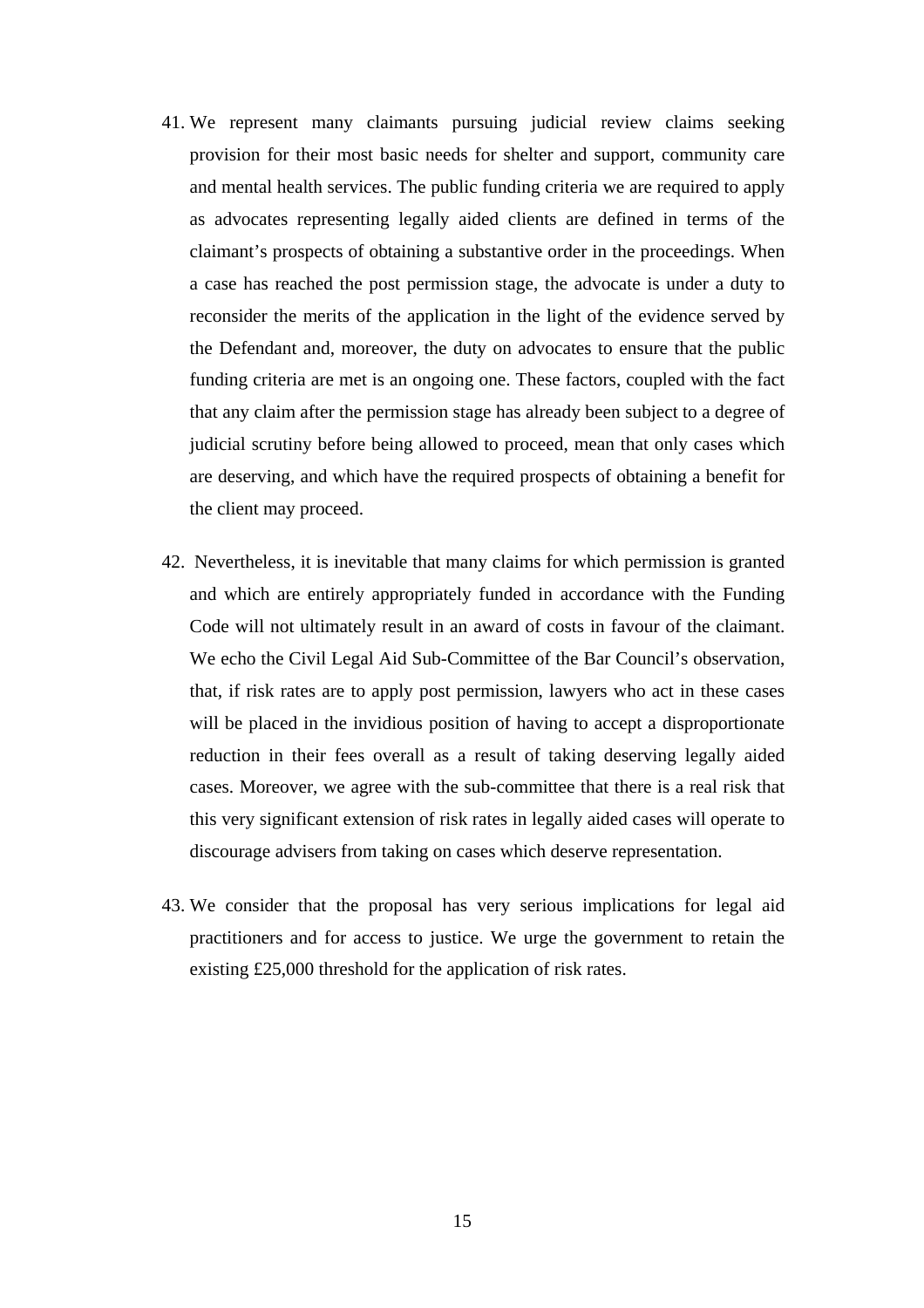# **The proposal that the Community Legal Advice ("CLA") helpline will be established as a single gateway to civil legal aid services**

- 44. In answer to **Question 7,** we do not agree that the CLA helpline should be established as a single gateway to civil legal aid services. We do not consider that imposing (and implementing over the telephone) a threshold test for being allowed to see an adviser face-to-face is at all appropriate for individuals who need legal advice.
- 45. Our experience of giving advice to lay and professional clients face-to-face and also, where necessary, over the telephone is that issues are much more likely to be effectively resolved, and more quickly, as a result of a face-to-face meeting. A telephone conference is merely a fall back option if a face-to-face meeting is not practically possible. It is by far the less efficient option in terms of getting to the crux of the issues, and there is no reason to expect that giving telephone advice should take any less of the lawyer's time than a face-to-face meeting. On the contrary, attempting to take instructions and to give advice over the telephone (if it is to result in effectively advising a person on their case) is far more likely to lead to the need for follow up questions and requests for further information after the telephone call.
- 46. One of the problems of giving advice by telephone is that it is often difficult to gauge whether the client has understood the advice given (even when the client says that he/she has understood). As a result, attempts to give important advice on the telephone can easily be a waste of time, with no effective service having been provided at all.
- 47. Telephone advice can only sensibly be regarded as a complement to face-toface advice and not a replacement for it. If there are practical reasons why a client prefers telephone advice then this facility should of course be made available as a matter of choice.